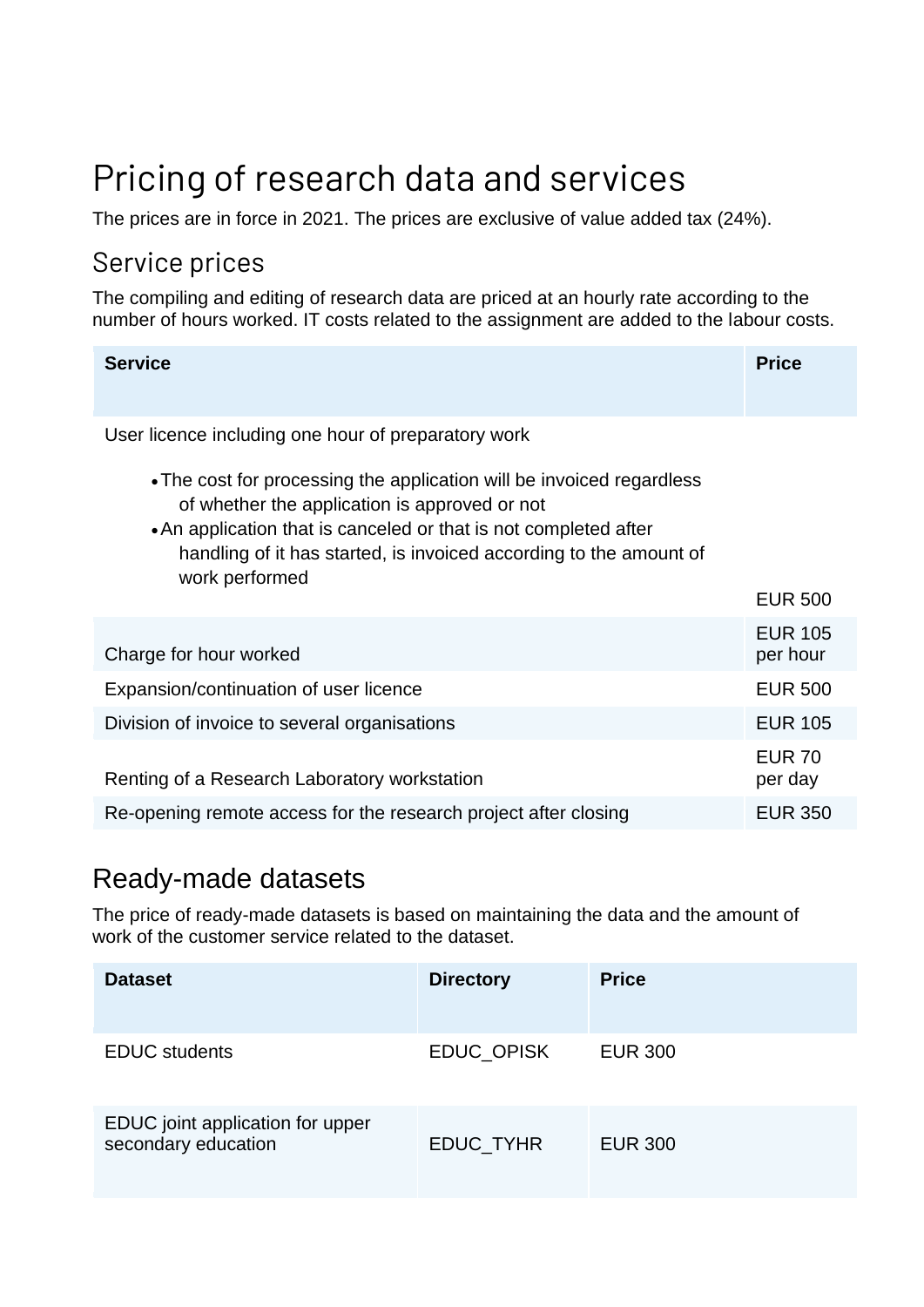| <b>Dataset</b>                                                    | <b>Directory</b> | <b>Price</b>   |
|-------------------------------------------------------------------|------------------|----------------|
| <b>EDUC Register of Completed</b><br><b>Education and Degrees</b> | EDUC_TREK        | <b>EUR 300</b> |
| <b>EDUC</b> higher education<br>achievement register (VIRTA)      | EDUC_VIRTA       | <b>EUR 500</b> |
| <b>EDUC</b> results of matriculation<br>examinations              | EDUC_YTL         | <b>EUR 500</b> |
| FIRM regional business data                                       | FIRM_PROD        | <b>EUR 300</b> |
| FIRM global value chains and<br>international sourcing            | FIRM_GVC         | <b>EUR 300</b> |
| FIRM commodities: products and<br>materials and supplies          | FIRM_COMMOD      | <b>EUR 300</b> |
| FIRM use of information technology<br>in enterprises              | FIRM_ICT         | <b>EUR 300</b> |
| FIRM research and development,<br>innovations                     | FIRM_RDINNO      | <b>EUR 300</b> |
| FIRM self-assessed taxes and<br>employer's contributions          | FIRM_VAT         | <b>EUR 300</b> |
| FIRM bankruptcies, restructuring of<br>enterprises                | FIRM_BANKR       | <b>EUR 300</b> |
| FIRM enterprise groups                                            | FIRM_GROUP       | <b>EUR 300</b> |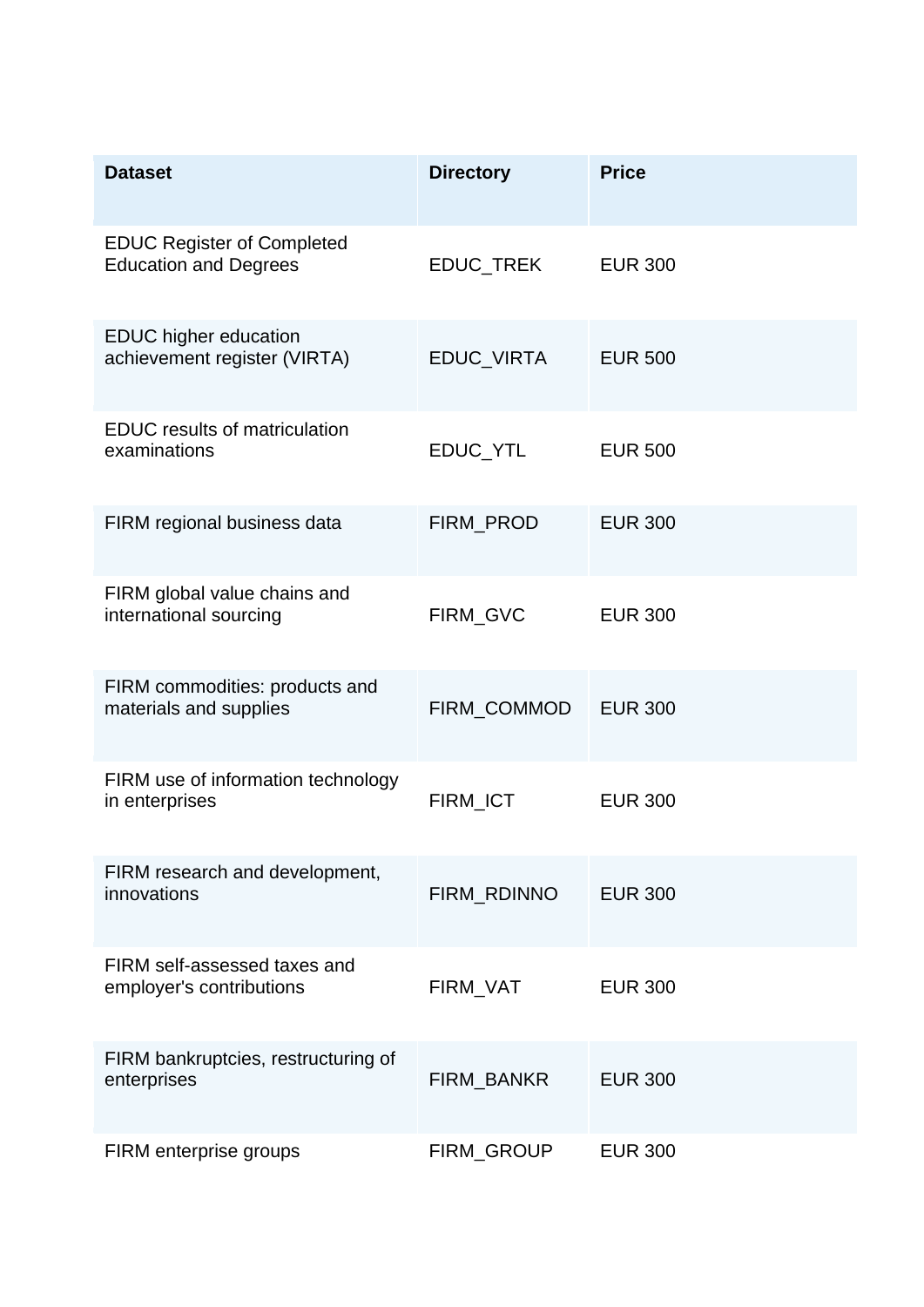| <b>Dataset</b>                                                                                   | <b>Directory</b>   | <b>Price</b>   |
|--------------------------------------------------------------------------------------------------|--------------------|----------------|
| <b>FIRM Consumer Price Index data</b>                                                            | <b>FIRM CPI</b>    | <b>EUR 300</b> |
| FIRM Basic data on legal units                                                                   | FIRM_BASE          | <b>EUR 300</b> |
| FIRM patenting 1985-2013                                                                         | FIRM_PAT           | <b>EUR 300</b> |
| FIRM family business data 2014                                                                   | FIRM_FAMBUS        | <b>EUR 300</b> |
| <b>FIRM Finnish affiliates abroad</b>                                                            | FIRM_OFATS         | <b>EUR 300</b> |
| FIRM international trade in goods<br>and services                                                | FIRM_TRADE         | <b>EUR 300</b> |
| FIRM goods transport by road                                                                     | FIRM_TRANS         | <b>EUR 300</b> |
| <b>FIRM</b> financial statements data                                                            | FIRM_FSS           | <b>EUR 300</b> |
| FIRM enterprise-specific personnel<br>characteristics                                            | <b>FIRM EMPENT</b> | <b>EUR 300</b> |
| FIRM workplace and employee flow<br>data and establishment-specific<br>personnel characteristics | FIRM EMPEST        | <b>EUR 300</b> |
| FIRM foreign ownership                                                                           | FIRM_IFATS         | <b>EUR 300</b> |
| FIRM establishments in the<br><b>Business Register</b>                                           | FIRM_ESTAB         | <b>EUR 300</b> |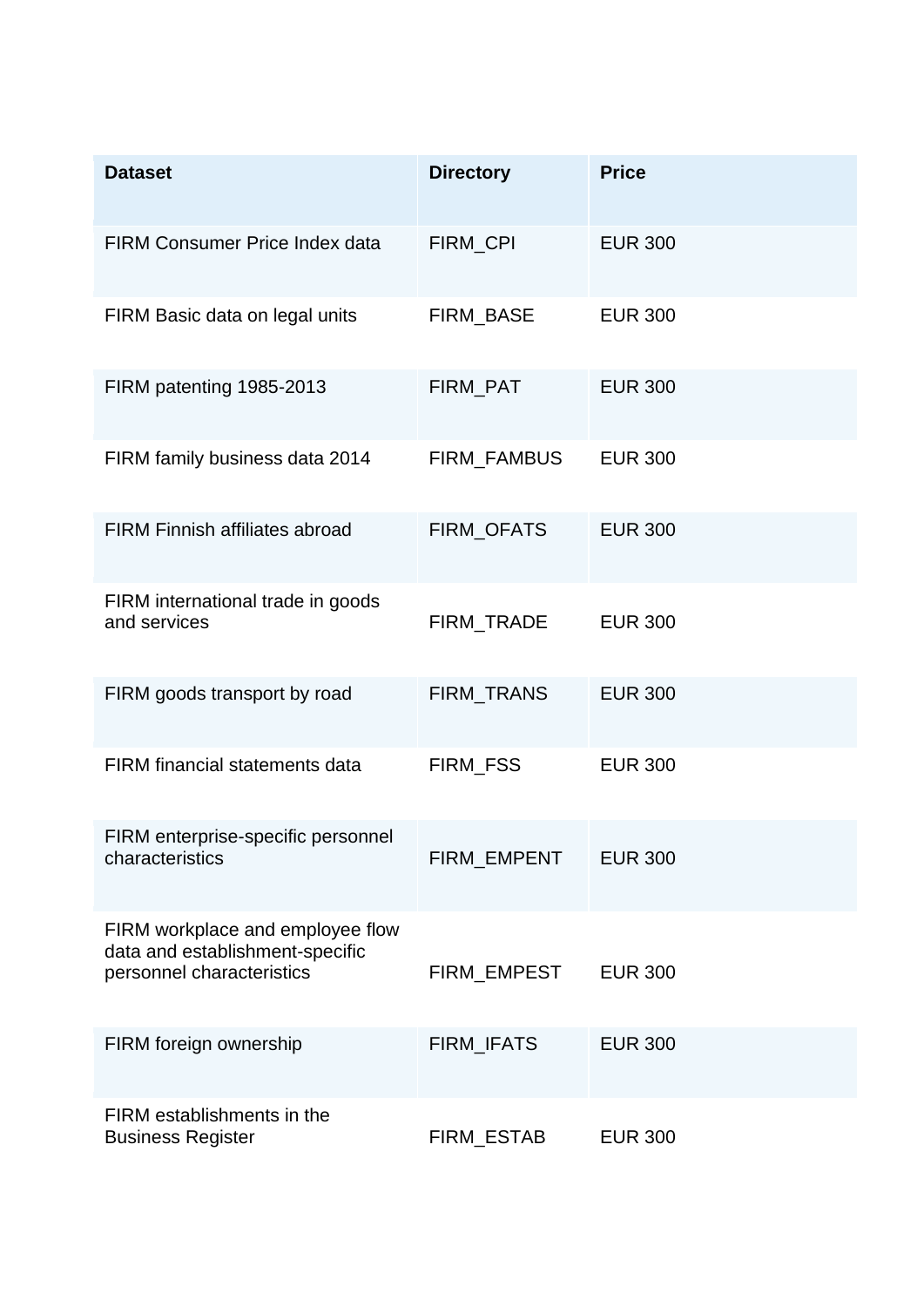| <b>Dataset</b>                                      | <b>Directory</b>  | <b>Price</b>   |
|-----------------------------------------------------|-------------------|----------------|
| <b>FIRM</b> enterprises in the Business<br>Register | FIRM_ENTER        | <b>EUR 300</b> |
| FIRM enterprises' demographic data                  | FIRM_DEMOG        | <b>EUR 300</b> |
| <b>FIRM business subsidies</b>                      | FIRM_SUBSID       | <b>EUR 300</b> |
| FLOWN owner data                                    | <b>FLOWN</b>      | <b>EUR 300</b> |
| <b>FOLK cohabitation</b>                            | <b>FOLK_ASLII</b> | <b>EUR 300</b> |
| FOLK household-dwelling unit data                   | FOLK_ASKUN        | <b>EUR 300</b> |
| FOLK period data                                    | FOLK_JAKSOT       | <b>EUR 300</b> |
| FOLK child-parents and child-parent<br>year         | FOLK_LAPS         | <b>EUR 150</b> |
| <b>FOLK moves</b>                                   | FOLK_MUUTTO       | <b>EUR 300</b> |
| FOLK family data                                    | FOLK_PERH         | <b>EUR 300</b> |
| FOLK basic data                                     | FOLK_PERUS        | <b>EUR 300</b> |
| FOLK income data                                    | FOLK_TULO         | <b>EUR 300</b> |
| <b>FOLK</b> qualifications                          | FOLK_TUTK         | <b>EUR 300</b> |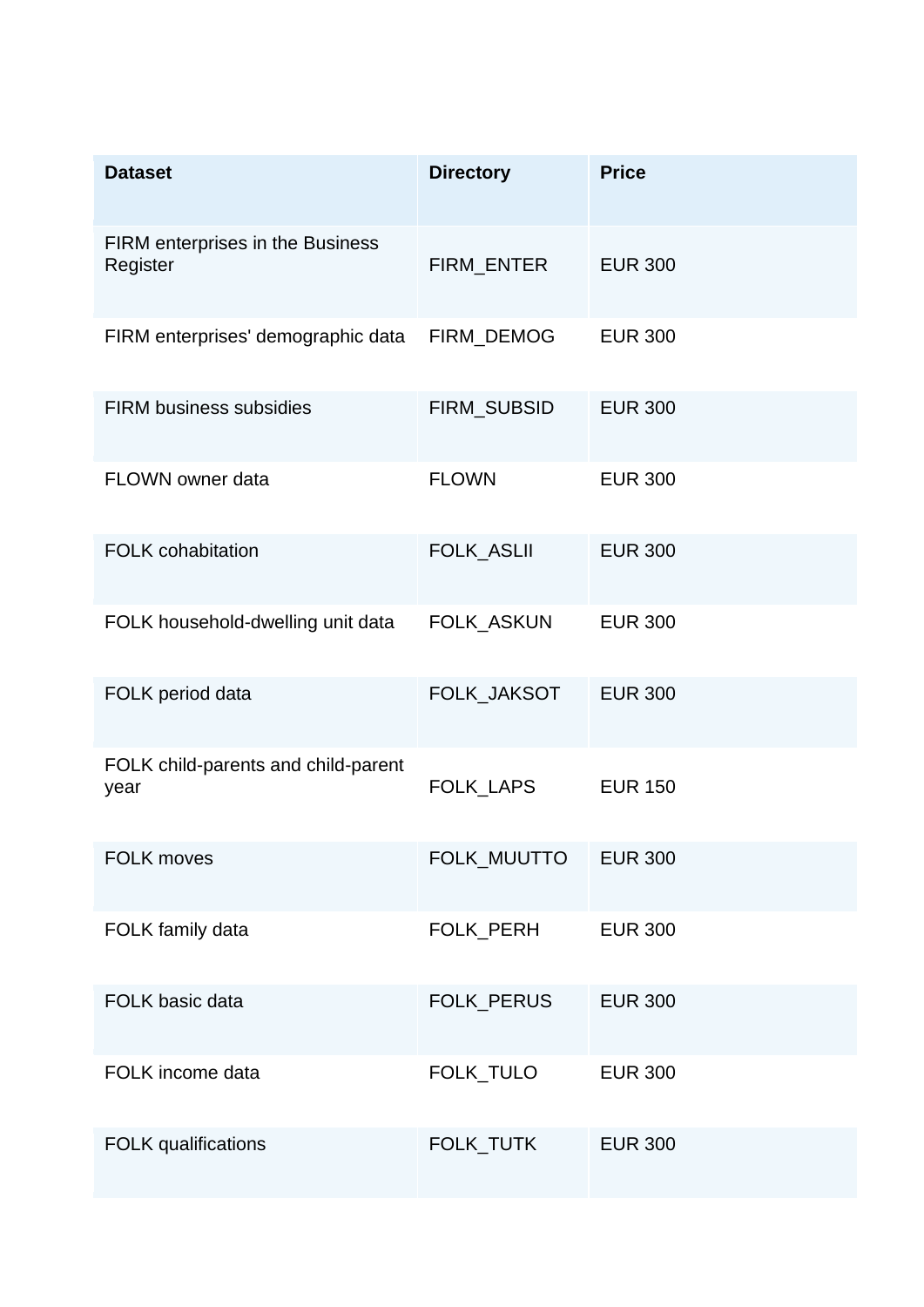| <b>Dataset</b>                                                                 | <b>Directory</b> | <b>Price</b>                                                                                                                              |
|--------------------------------------------------------------------------------|------------------|-------------------------------------------------------------------------------------------------------------------------------------------|
| FOLK employment data                                                           | FOLK_TKT         | <b>EUR 300</b>                                                                                                                            |
| FOLK population census sample<br>data from 1950                                | FOLK VL50        | <b>EUR 300</b>                                                                                                                            |
| FOLK population census total data<br>from 1970, 1975, 1980 and 1985            | FOLK_VL7085      | <b>EUR 300</b>                                                                                                                            |
| <b>INFRA location data module</b>                                              | INFRA_SIJAINTI   | <b>EUR 150</b>                                                                                                                            |
| <b>PRH Trade Register's responsibility</b><br>person data                      | PRH_BOARD        | <b>EUR 300</b>                                                                                                                            |
| SES structure of earnings                                                      | <b>SES</b>       | <b>EUR 1,000</b>                                                                                                                          |
| <b>SURV Labour Force Survey</b><br>interview data                              | SURV_TYTI        | first year EUR 500,<br>following years EUR 400 and<br>other expenses (EUR 300 or<br>hourly pricing if includes<br>combining of registers) |
| TAX benefits payment data in the<br><b>Incomes Register</b>                    | TAX_BENEFIT      | <b>EUR 500</b>                                                                                                                            |
| TAX wage data in the Incomes<br>Register                                       | TAX_INCOMES      | <b>EUR 500</b>                                                                                                                            |
| TAX payment transactions by payer<br>and income earner (annual<br>information) | TAX_XPER         | <b>EUR 300</b>                                                                                                                            |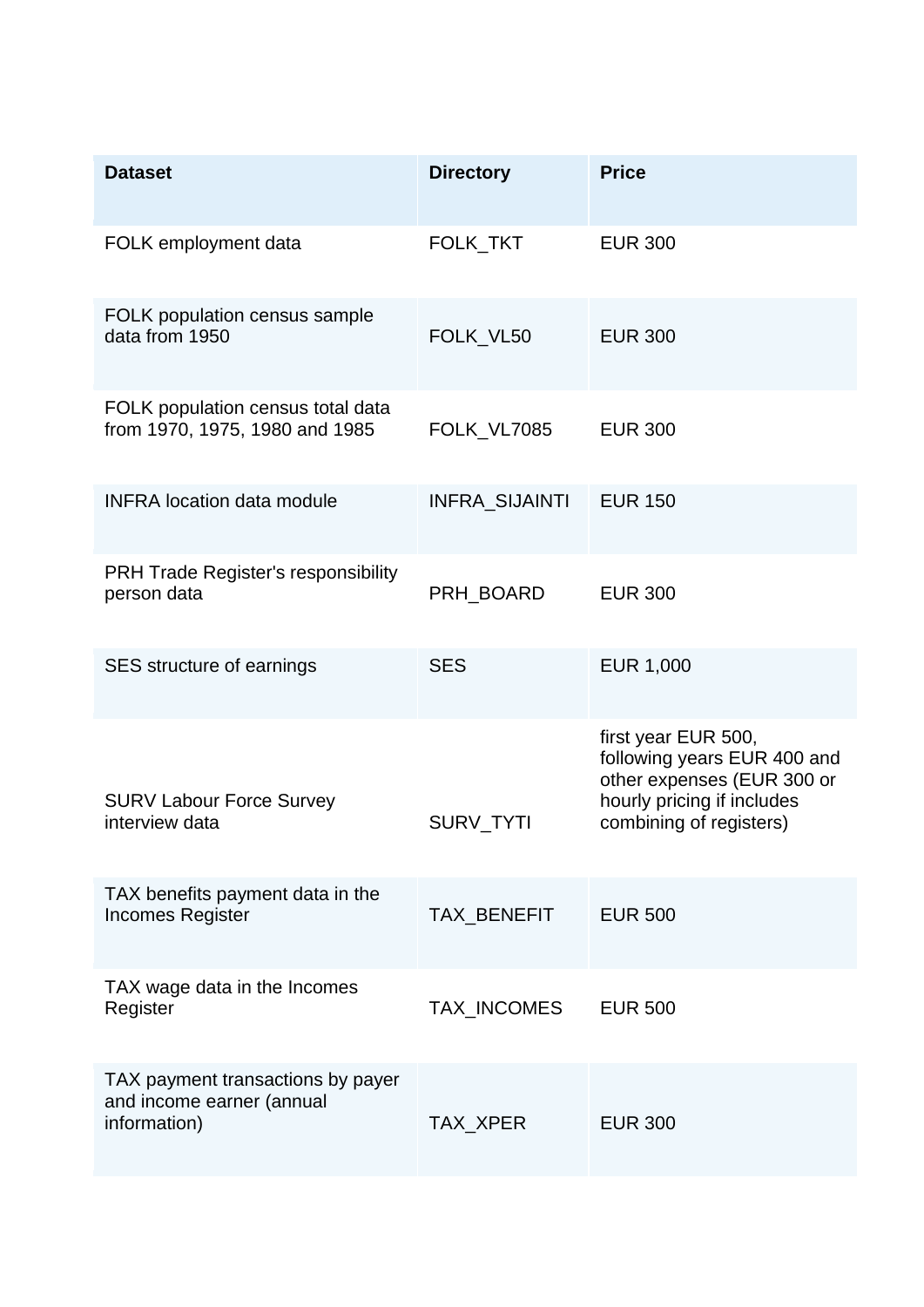| <b>Dataset</b>                                                                                                | <b>Directory</b> | <b>Price</b>                             |
|---------------------------------------------------------------------------------------------------------------|------------------|------------------------------------------|
| <b>URA data: Employment service</b><br>customer service data                                                  | Tem_URA          | <b>EUR 500</b>                           |
| TEM employment service statistics<br>data of Ministry of Economic Affairs<br>and Employment: Workplace        | Tem_tyopaikka    | <b>EUR 300</b>                           |
| TEM employment service statistics<br>data of Ministry of Economic Affairs<br>and Employment: Working capacity | Tem_tyokunto     | <b>EUR 300</b>                           |
| TEM employment service statistics<br>data of Ministry of Economic Affairs<br>and Employment: Job seeker       | Tem_tyonhakija   | <b>EUR 300</b>                           |
| TEM employment service data of<br>Ministry of Economic Affairs and<br>Employment: Job search                  | Tem_tyonhaku     | <b>EUR 300</b>                           |
| TRAFI motor vehicle stock,<br>owner/holder data                                                               | TRAFI_omistaja   | Remote access virtual<br>machine pricing |
| TRAFI motor vehicle stock, vehicle<br>data                                                                    | TRAFI_ajoneuvo   | Remote access virtual<br>machine pricing |
| <b>TULLI</b> international trade in<br>enterprise level                                                       | TULLI_ENTER      | <b>EUR 300</b>                           |
| <b>TULLI</b> international trade in<br>commodity level                                                        | TULLI_COMMOD     | <b>EUR 300</b>                           |

Microsimulation datasets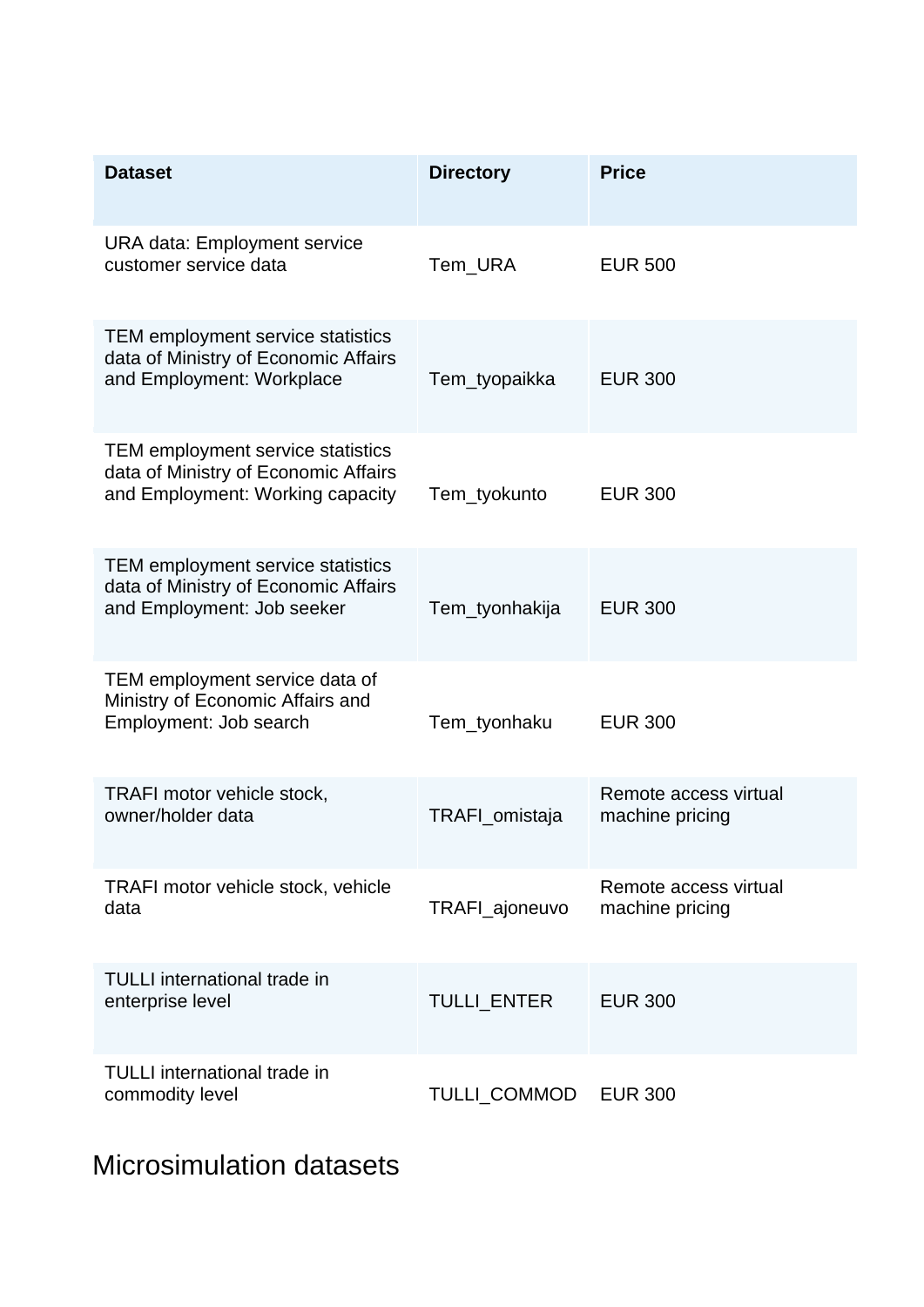| <b>Dataset</b>                                                        | <b>Price</b>                                                                                       |
|-----------------------------------------------------------------------|----------------------------------------------------------------------------------------------------|
| SISU register datasets, 15 per cent samples for each<br>dataset year  | Remote access virtual machine<br>pricing                                                           |
| SISU register dataset, separate sample                                | EUR 1,000 per dataset year                                                                         |
| Microsimulation version of Household Budget Survey<br>service dataset | 2012 dataset (both versions):<br>EUR 3,900;<br>2016 dataset: EUR 3,900;<br>all datasets: EUR 5,175 |

#### Remote access use 2021

A research project-specific use charge is paid for remote access use including both the use charge for remote access use and opening and maintenance fees. This agreement will remain valid until further notice. The research project selects a suitable virtual machine for its use.

Prices per virtual machine

| Virtual machine         | <b>Price</b>       |
|-------------------------|--------------------|
| S (8 GB RAM, 4 cores)   | EUR 2,250 per year |
| M (16 GB RAM, 6 cores)  | EUR 2,750 per year |
| L (32 GB RAM, 8 cores)  | EUR 3,500 per year |
| XL (64 GB RAM, 8 cores) | EUR 4,800 per year |

The remote access charges are invoiced twice a year, the invoicing period is six months: the use between January and June is charged in June and the use between July and December is charged in December.

If the virtual machine changes during the invoicing period, the use charge is for the biggest virtual machine used.